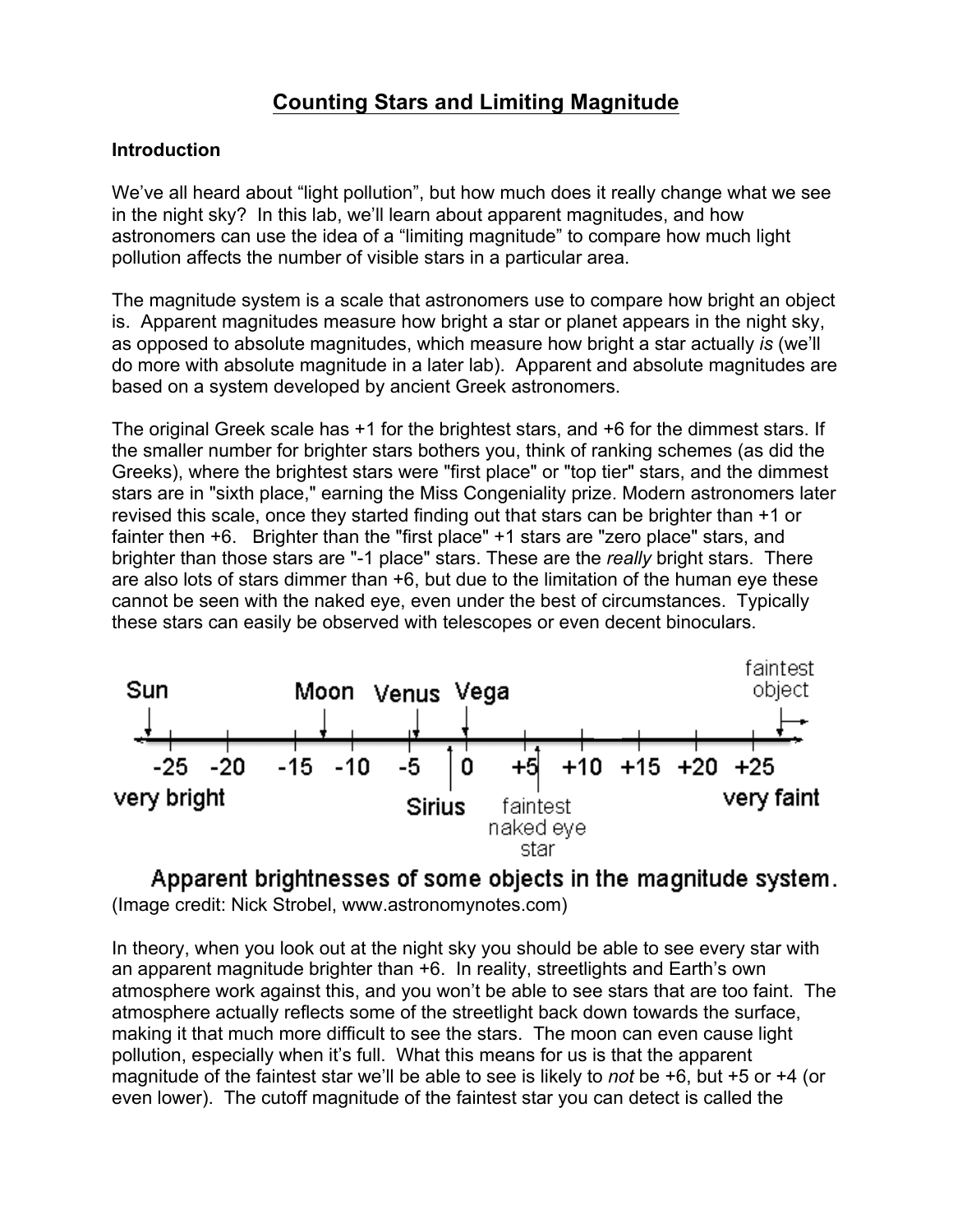limiting magnitude. In the rest of the lab, we're going to learn the technique for figuring out the limiting magnitude, and practice under some different conditions.

### **Procedure**

**Step 1:** Get a set of three Orion star charts from the instructor. These charts represent what the sky looks like in the constellation Orion in rural, suburban, and urban lighting environments. Using a ruler, place yourself about 5 feet away from the charts and count the number of stars in the "Orion's Torso" asterism. Include any stars that are on or inside the border and definitely count the "corner" stars.

**Q1:** How many stars did you individually count in Orion's torso under urban conditions?

**Q2:** How many stars did you individually count in Orion's torso under suburban conditions?

**Q3:** How many stars did you individually count in Orion's torso under rural conditions?

**Q4:** Determine the average number of stars counted by your group under each set of conditions (for example, add up all your answers to Q1, and divide by the number of people in your group).

- a. Group average number of stars under urban conditions
- b. Group average number of stars under suburban conditions
- c. Group average number of stars under rural conditions

**Step 2:** Refer to Table 1, which lists the stars in Orion's torso in order from brightest (lowest apparent magnitude) to faintest (highest apparent magnitude).

**Q5:** How many stars in Orion's torso are **brighter** than Polaris, which has apparent magnitude +2.0? (Remember: the smaller the magnitude, the brighter the star!)

**Q6:** What is the limiting magnitude (that is, the magnitude of the faintest star your group could see) under each set of conditions?

- a. Urban
- b. Suburban
- c. Rural

**Step 3:** Refer to the graph showing number of visible stars versus limiting magnitude.

**Q7:** Based on your answers to Q6, how many stars could you expect to see in the night sky under each of the following conditions? Remember: you can only ever see half of the sky at once, so make sure to divide *N* by two.

- a. Urban
- b. Suburban
- c. Rural

### **Follow-up Questions**

**Q8:** What generalization statements, in complete sentences, can you make about how the limiting magnitude changes with respect to light pollution?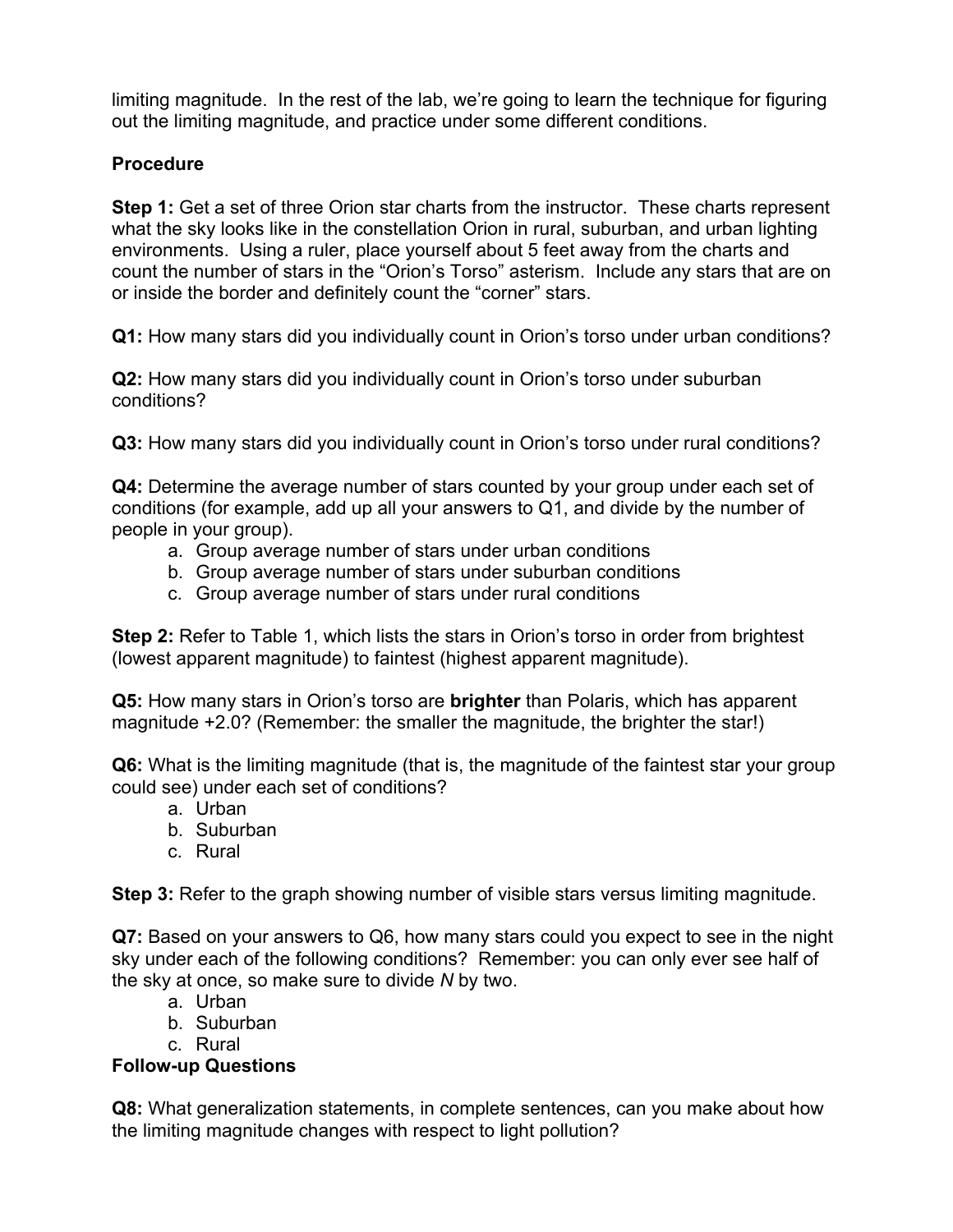**Q9:** What generalization statements, in complete sentences, can you make about how the number of visible stars in the sky changes with respect to light pollution?

Next, consider the following statement about the number of visible stars:

*"In the center of a city, where the naked-eye limiting magnitude due to extreme amounts of light pollution can be +4 or less, as few as 200 to 500 stars are visible."* (Wikipedia article on "Naked Eye")

**Q10:** Based on the procedure you followed and the evidence you gathered in the previous steps, would you agree or disagree with the Wikipedia article? Explain your reasoning and use specific evidence from your data to support your reasoning.

### **Preparation and Planning for Observing Assignment #2**

**Q11:** If you were going to repeat our star-counting experiment outside to test the limiting magnitude, would it be better to observe your target constellation when it is near the horizon, or when it is high in the sky? Explain your reasoning.

**Q12:** Using your star wheel, identify roughly what time of night Sagittarius will appear in this portion of the sky (your answer from Q11) over the next month.

**Q13:** Describe precisely what evidence you would need to collect in order to answer the research question of, **"Is there more or less light pollution at the Petaluma SRJC campus than at the Santa Rosa SRJC campus?"** You do not need to actually complete the steps in the procedure you are writing.

**Q14:** Create a detailed, step-by-step description of evidence that needs to be collected and a complete explanation of how this could be done--not just "Drive to each location and count stars," but exactly what would someone need to do, step-by-step, to accomplish this. You might include a table and sketches--the goal is to be precise and detailed enough that someone else could follow your procedure.

Note: You will be using the procedure that you describe in Q13 and Q14 to complete the next observing assignment, so your future self will thank you for writing clear explanations!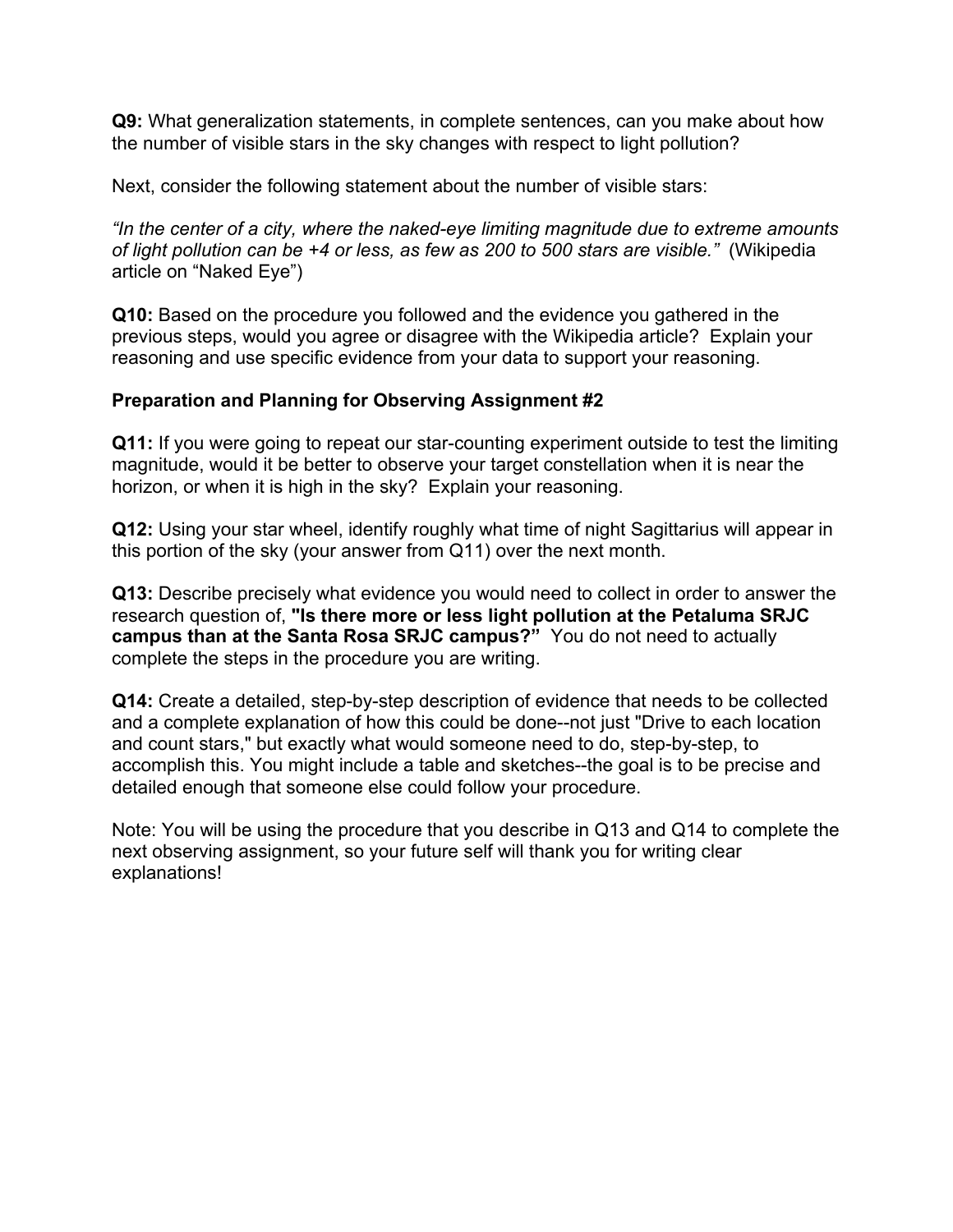|                                     | <b>Star Name</b>  | m    |
|-------------------------------------|-------------------|------|
| 1                                   | Rigel             | 0.18 |
| $\overline{c}$                      | <b>Betelgeuse</b> | 0.58 |
| $\overline{3}$                      | <b>Bellatrix</b>  | 1.64 |
| $\overline{4}$                      | <b>Alnilam</b>    | 1.69 |
| 5                                   | <b>Alnitak</b>    | 1.74 |
| $\frac{\overline{6}}{\overline{7}}$ | Saiph             | 2.07 |
|                                     | <b>Mintaka</b>    | 2.25 |
| $\overline{8}$                      | Na'ir al Saif     | 2.75 |
| $\overline{9}$                      | <b>Meissa</b>     | 3.39 |
| 10                                  | $\tau$ Ori        | 3.59 |
| 11                                  | Sigma Ori         | 3.75 |
| 12                                  | Phi 2 Ori         | 4.06 |
| 13                                  | 29 Ori            | 4.12 |
| 14                                  | 32 Ori            | 4.18 |
| 15                                  | Phi 1 Ori         | 4.37 |
| 16                                  | w Ori             | 4.50 |
| 17                                  | 42 Ori            | 4.56 |
| 18                                  | v Ori             | 4.59 |
| 19                                  | HIP26199          | 4.75 |
| 20                                  | 49 Ori            | 4.75 |
| 21                                  | 51 Ori            | 4.87 |

# Table 1: Apparent Magnitude of Stars in Orion

| 22 | HIP26736       | 4.93 |
|----|----------------|------|
| 23 | Trapezium 1A   | 4.96 |
| 24 | $\theta$ 2 Ori | 4.96 |
| 25 | 45 Ori         | 5.21 |
| 26 | 52 Ori         | 5.25 |
| 27 | 38 Ori         | 5.31 |
| 28 | HIP25980       | 5.31 |
| 29 | W Ori          | 5.35 |
| 30 | 33 Ori         | 5.43 |
| 31 | HIP26345       | 5.68 |
| 32 | HIP25751       | 5.75 |
| 33 | HIP25708       | 5.78 |
| 34 | HIP26487       | 5.84 |
| 35 | HIP26762       | 5.90 |
| 36 | HIP26108       | 5.90 |
| 37 | HIP26535       | 5.93 |
| 38 | HIP26624       | 5.96 |
| 39 | HIP26926       | 5.96 |
| 40 | HIP25187       | 5.96 |
| 41 | HIP27560       | 5.98 |
| 42 | TYC4774-934-1  | 6.00 |
| 43 | HIP26427       | 6.00 |
|    |                |      |

Table 2: Apparent Magnitude of Stars in the Teapot (Sagittarius)

|   | <b>Star Name</b>      | m    |
|---|-----------------------|------|
|   | <b>Kaus Australis</b> | 1.79 |
| 2 | <b>Nunki</b>          | 2.05 |
| 3 | Ascella               | 2.60 |
| 4 | <b>Kaus Media</b>     | 2.72 |
| 5 | <b>Kaus Borealis</b>  | 2.82 |
| 6 | <b>Nash</b>           | 2.98 |
| 7 | Phi Sag               | 3.17 |

| 8  | $\tau$ Sag | 3.32 |
|----|------------|------|
| 9  | 77 G. Sgr  | 5.28 |
| 10 | 75 G. Sgr  | 5.37 |
| 11 | HD171238   | 5.44 |
| 12 | 37 G. Sgr  | 5.53 |
| 13 | 18 Sgr     | 5.58 |
| 14 | 66 G. Sgr  | 5.90 |